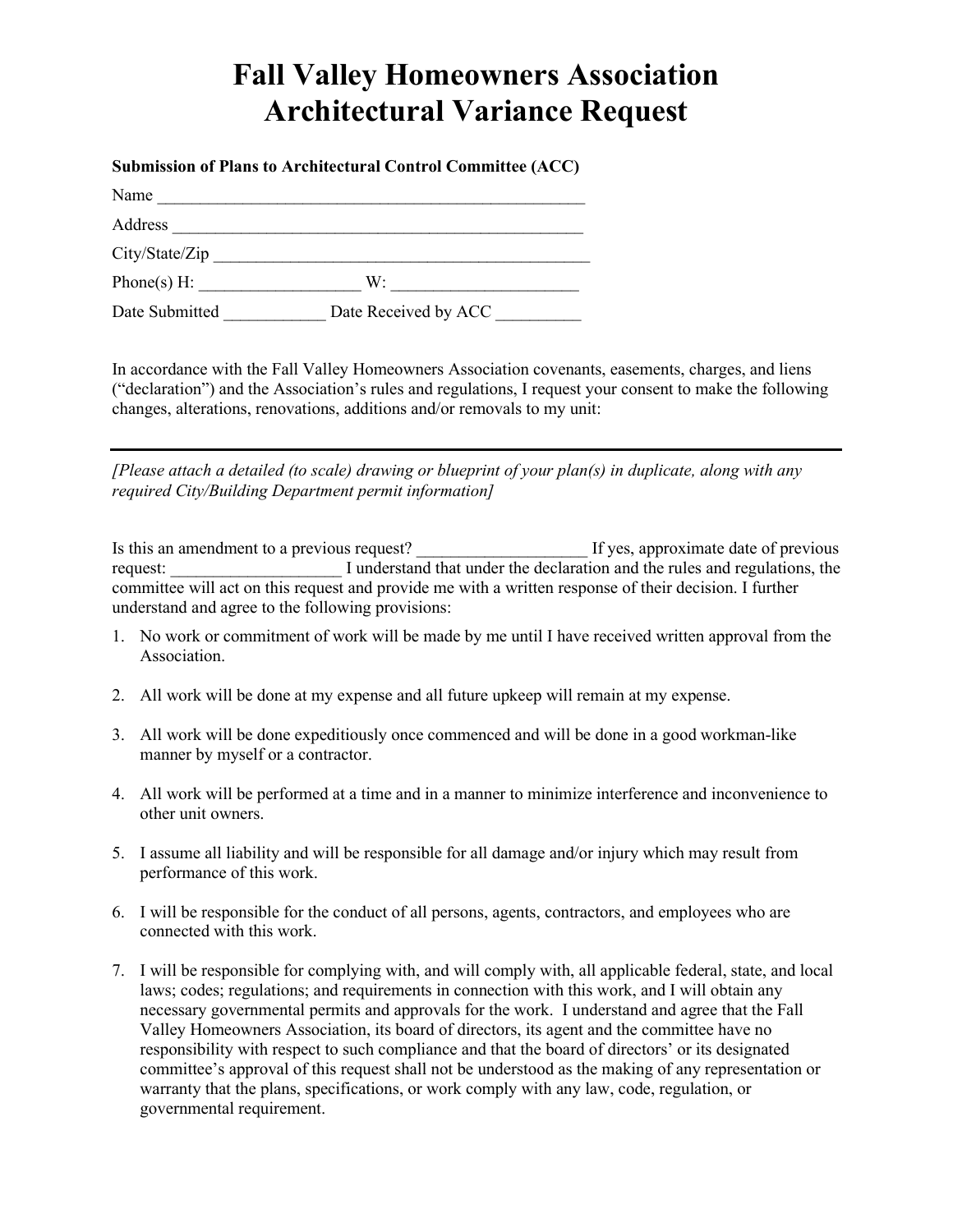# **Fall Valley Homeowners Association Architectural Variance Request**

8. I understand that a decision by the committee is not final and that the board of directors may reverse or modify a decision by the committee upon the written application of any owner made to the board of directors within ten (10) days after the committee makes its decision.

| 9. The contractor is: |                                                                               |                                                                                                          |
|-----------------------|-------------------------------------------------------------------------------|----------------------------------------------------------------------------------------------------------|
|                       |                                                                               |                                                                                                          |
|                       | Phone:                                                                        |                                                                                                          |
|                       | 10. If approved within twenty-one (21) days, the work would start on or about | $\frac{1}{2}$ and would be completed by _________________________.                                       |
|                       |                                                                               | 11. Any work not started on or before ______________________ is not approved and later construction must |
|                       | be subject to re-submittal to the committee.                                  |                                                                                                          |
|                       |                                                                               |                                                                                                          |
|                       | Reviewed and approved per any Notes or Exceptions stated below:               |                                                                                                          |
|                       |                                                                               |                                                                                                          |
|                       |                                                                               |                                                                                                          |

**Review Notes and/or Exceptions**